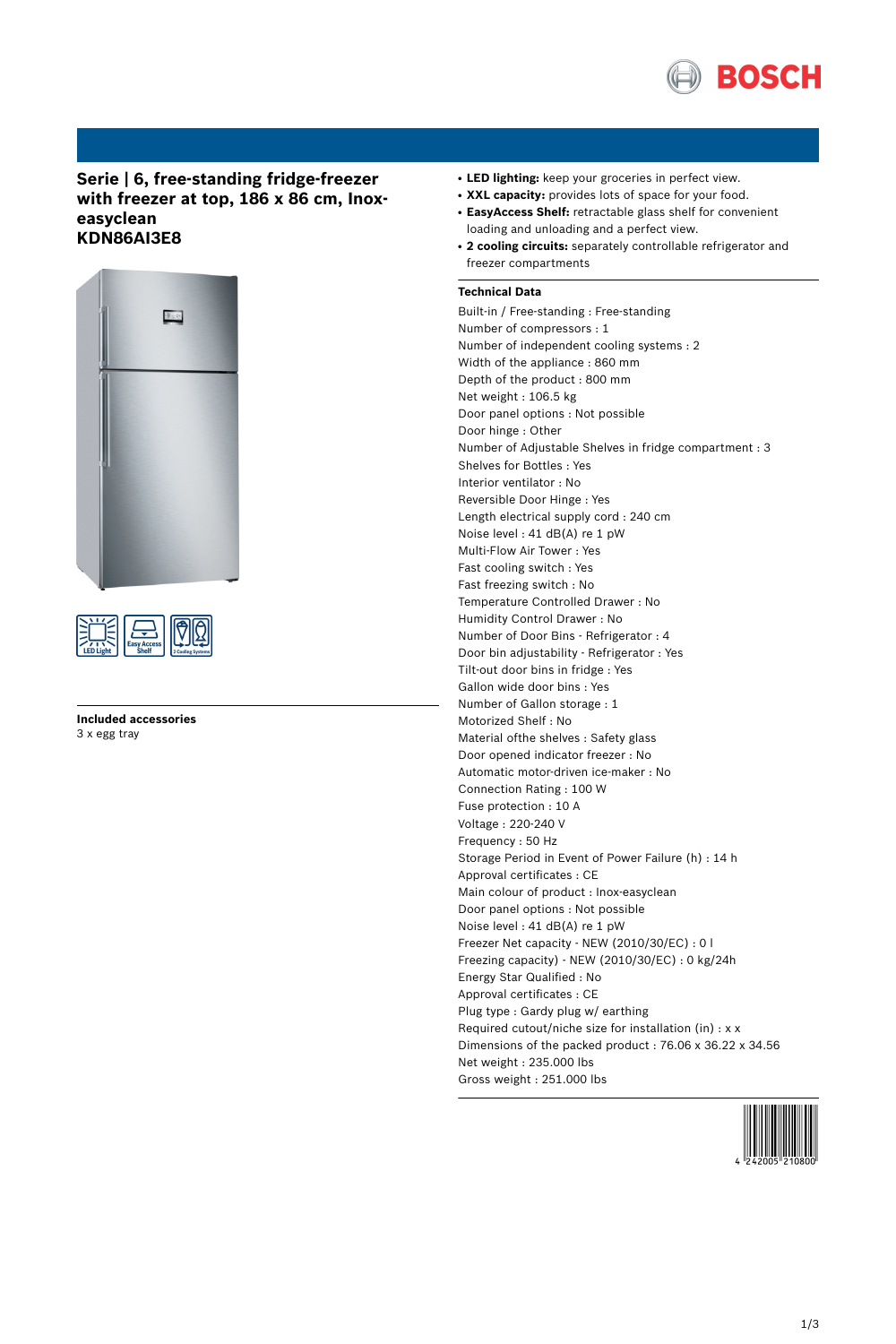

# **Serie | 6, free-standing fridge-freezer with freezer at top, 186 x 86 cm, Inox-easyclean KDN86AI3E8**

### **Performance and consumption**

- Energy Efficiency Class: No at <sup>a</sup> range of energy efficiency classes from A++ to F
- Net Capacity: <sup>641</sup> <sup>l</sup>
- Noise level: <sup>41</sup> dB(A) re <sup>1</sup> pW

### **Design and Styling**

- vertical handle
- Interior with metal applications

### **Convenience & Safety**

- NoFrost never again defrosting!
- Two Cooling Systems

## **Fridge Compartment**

- Fridge Total Net Capacity: <sup>493</sup> <sup>l</sup>
- Multi Airflow-System
- AirFreshfilter
- <sup>4</sup> safety glass shelves of which <sup>3</sup> are height adjustable, <sup>3</sup> <sup>x</sup> EasyAccess Shelf, extendable
- <sup>6</sup> door bins, there of 2x dairy compartment
- Pull-out tray with Breakfast box

#### **Freshness System Freshness System**

- <sup>2</sup> VitaFresh drawers with humidity control Fruits and vegetables retain vitamins and stay fresh up to 2 times longer.
- <sup>1</sup> VitaFresh ◄0°C► drawer Fish and meat stay fresh for longer

### **Freezer Section**

- Freezer Capacity: <sup>148</sup> <sup>l</sup>
- Storage time in power failure: <sup>14</sup> <sup>h</sup>
- Twist Ice Box with tank space saving and convenient!

#### **Dimensions**

- Appliance Dimensions ( H x W x D): 186.0 cm x Appliance width: 86 cm x 80.0 cm

### **Technical Information**

- reversible
- Height adjustable front feet
- Climate Class: SN-T
- Nominal voltage: <sup>220</sup> <sup>240</sup> <sup>V</sup>

#### **Accessories**

- Accessories: <sup>3</sup> <sup>x</sup> egg tray

#### **Special Accessories**

## **Country Specific Options**

- Gross capacity <sup>687</sup> <sup>l</sup>
- Gross capacity cooling <sup>505</sup> <sup>l</sup>
- Gross capacity\*\*\*\* freezer: <sup>182</sup> <sup>l</sup> (-18°C and below)
- Based on the results of the standard 24-hour test. Actual consumption depends on usage/position of the appliance.
- To achieve the declared energy consumption, the attached distanceholders have to be used. As a result, the appliance depth increases by about 3.5 cm. The appliance used without the distance holder is fully functional, but has a slightly higher energy consumption.

#### **Environment and Safety**

**Installation**

#### **General Information**